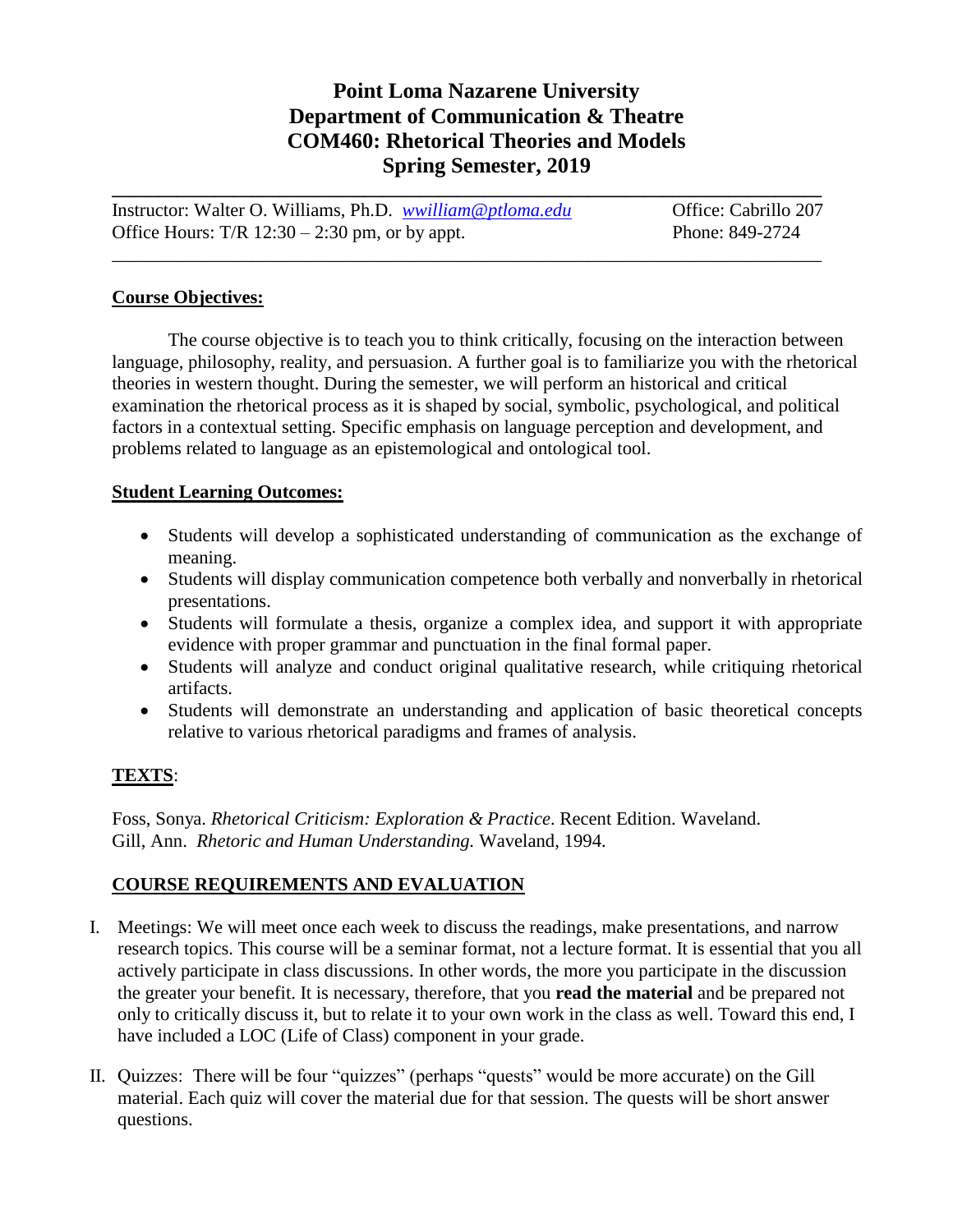- III. Presentations/Critiques: You will present three  $(3)$  group critical  $25 30$  minute analyses during the semester. I will provide the artifacts to be critiqued. Each group will be graded as a group. I will discuss this further in class.
- IV. Final Rhetorical Critique: Your group will develop a rhetorical critique of an artifact, using one of the critique methods presented in Foss. Artifacts may include (but are not limited to) films, major television shows/events, political speeches/events, books, poems, ad campaigns, comic books, works of art, buildings, etc. Topics are open, but must be rhetorical in nature. Selection of artifacts is subject to my approval. Papers should be between 4000 and 4500 words. MLA style manual should be used throughout.
- V. Critique Presentation: Each group will make a presentation to the class summarizing the findings of you Rhetorical Critique. The presentation should (again) be extemporaneous in style, 25-30 minutes in length (no longer!), and involve your classmates and me through interesting rhetorical techniques.

| <b>GRADE</b>  | POINT VALUE |
|---------------|-------------|
| A             | 93-100      |
| $A-$          | 90-92       |
| $B+$          | 87-89       |
| B             | 83-86       |
| $B -$         | 80-82       |
| $C+$          | 77-79       |
| $\mathcal{C}$ | 73-76       |
| $C-$          | 70-72       |
| $D+$          | 67-69       |
| D             | 63-66       |
| D-            | $60 - 62$   |
| F             | $0 - 59$    |
|               |             |

### **100 POINT GRADING SCALE:**

Grading for this course will be determined in the following manner: